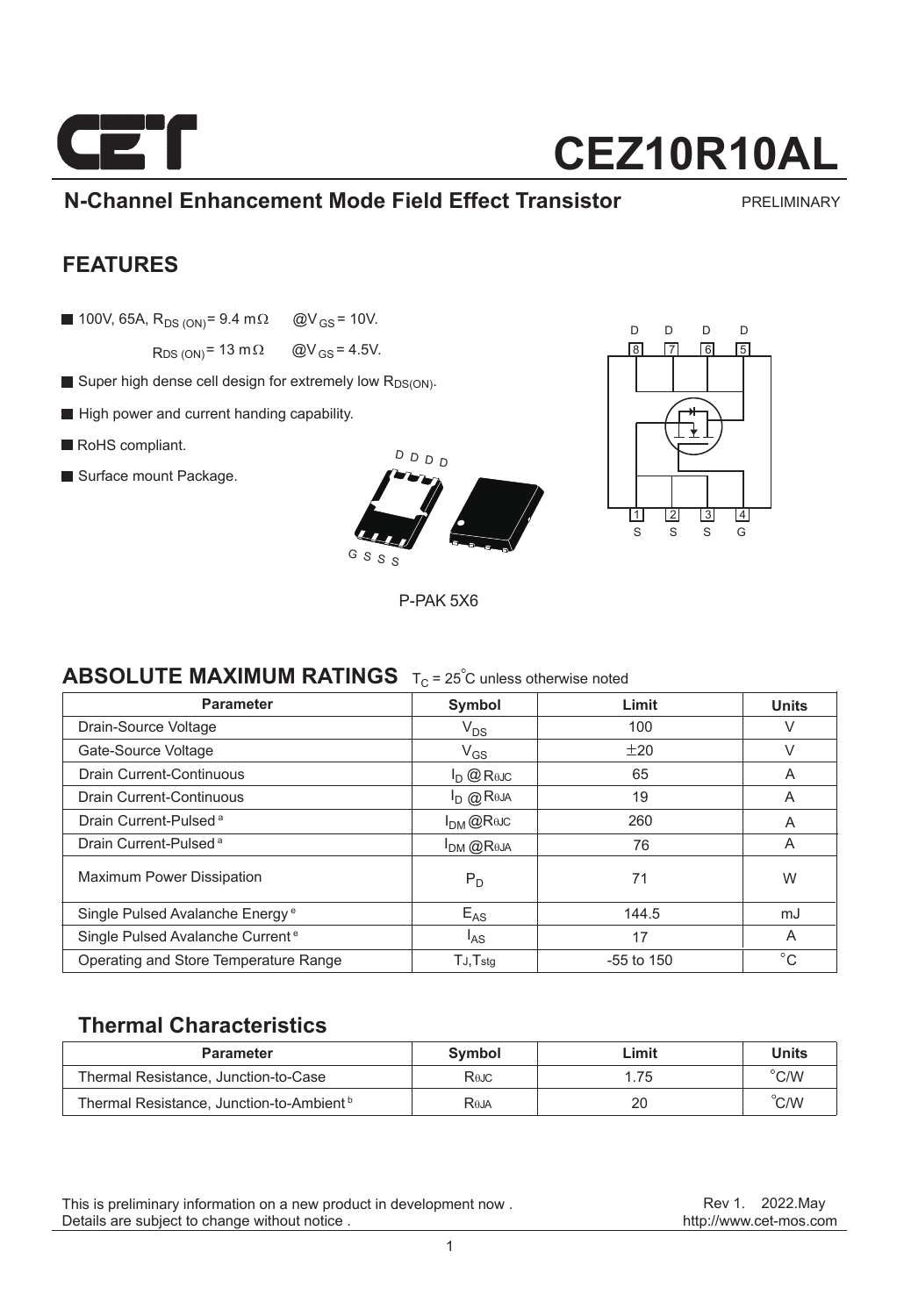

## **Electrical Characteristics**  $T_C = 25^\circ$ C unless otherwise noted

| <b>Parameter</b>                                              | Symbol                                 | <b>Test Condition</b>                                                         | Min          | <b>Typ</b>     | Max    | <b>Units</b> |
|---------------------------------------------------------------|----------------------------------------|-------------------------------------------------------------------------------|--------------|----------------|--------|--------------|
| <b>Off Characteristics</b>                                    |                                        |                                                                               |              |                |        |              |
| Drain-Source Breakdown Voltage                                | <b>BV<sub>DSS</sub></b>                | $V_{GS} = 0V$ , $I_D = 250 \mu A$                                             | 100          |                |        | $\vee$       |
| Zero Gate Voltage Drain Current                               | $I_{DSS}$                              | $V_{DS}$ = 100V, $V_{GS}$ = 0V                                                |              |                | 1      | μA           |
| Gate Body Leakage Current, Forward                            | <b>I</b> GSSF                          | $V_{GS}$ = 20V, $V_{DS}$ = 0V                                                 |              |                | 100    | nA           |
| Gate Body Leakage Current, Reverse                            | <b>IGSSR</b>                           | $V_{GS}$ = -20V, $V_{DS}$ = 0V                                                |              |                | $-100$ | nA           |
| On Characteristics <sup>c</sup>                               |                                        |                                                                               |              |                |        |              |
| Gate Threshold Voltage                                        | $V_{GS(th)}$                           | $V_{GS} = V_{DS}$ , $I_D = 250 \mu A$                                         | $\mathbf{1}$ |                | 3      | V            |
| <b>Static Drain-Source</b>                                    |                                        | $V_{GS}$ = 10V, $I_D$ = 20A                                                   |              | 7.5            | 9.4    | $m\Omega$    |
| On-Resistance                                                 | $R_{DS(on)}$                           | $V_{GS}$ = 4.5V, $I_D$ = 20A                                                  |              | 10             | 13     | $m\Omega$    |
| Dynamic Characteristics <sup>d</sup>                          |                                        |                                                                               |              |                |        |              |
| Input Capacitance                                             | $C_{i\underline{s}\underline{s}}$      |                                                                               |              | 1505           |        | pF           |
| <b>Output Capacitance</b>                                     | $\mathrm{C_{os\underline{s}}}$         | $V_{DS}$ = 30V, $V_{GS}$ = 0V,<br>$f = 10 MHz$                                |              | 570            |        | pF           |
| Reverse Transfer Capacitance                                  | $C_{rs\underline{s}}$                  |                                                                               |              | 20             |        | pF           |
| Switching Characteristics <sup>d</sup>                        |                                        |                                                                               |              |                |        |              |
| Turn-On Delay Time                                            | $t_{d(on)}$                            |                                                                               |              | 19             |        | ns           |
| Turn-On Rise Time                                             | t,                                     | $V_{DD}$ = 50V, $I_D$ = 1A,<br>$V_{GS}$ = 10V, R <sub>GEN</sub> = 10 $\Omega$ |              | 10             |        | ns           |
| <b>Turn-Off Delay Time</b>                                    | $t_{d(\text{off})}$                    |                                                                               |              | 68             |        | ns           |
| <b>Turn-Off Fall Time</b>                                     | t <sub>f</sub>                         |                                                                               |              | 39             |        | ns           |
| <b>Total Gate Charge</b>                                      | $\mathsf{Q}_{\mathsf{g}}$              |                                                                               |              | 18             |        | nC           |
| Gate-Source Charge                                            | $\mathsf{Q}_{\underline{\mathsf{gs}}}$ | $V_{DS}$ = 50V, $I_D$ = 20A,<br>$V_{GS} = 4.5V$                               |              | $\overline{4}$ |        | nC           |
| Gate-Drain Charge                                             | $\mathsf{Q}_{\mathsf{qd}}$             |                                                                               |              | 11             |        | nC           |
| <b>Drain-Source Diode Characteristics and Maximun Ratings</b> |                                        |                                                                               |              |                |        |              |
| Drain-Source Diode Forward Current <sup>b</sup>               | $I_{\rm S}$                            |                                                                               |              |                | 59     | A            |
| Drain-Source Diode Forward Voltage <sup>c</sup>               | $V_{SD}$                               | $V_{GS} = 0V$ , $I_S = 20A$                                                   |              |                | 1.2    | V            |

**Notes :**<br> **Alches :**<br>
a.Repetitive Rating : Pulse width limited by maximum junction temperature.<br>
b.Surface Mounted on FR4 Board, t ≤ 10 sec.<br>
c.Pulse Test : Pulse Width ≤ 300µs, Duty Cyde ≤ 2%.<br>
d.Guaranteed by design,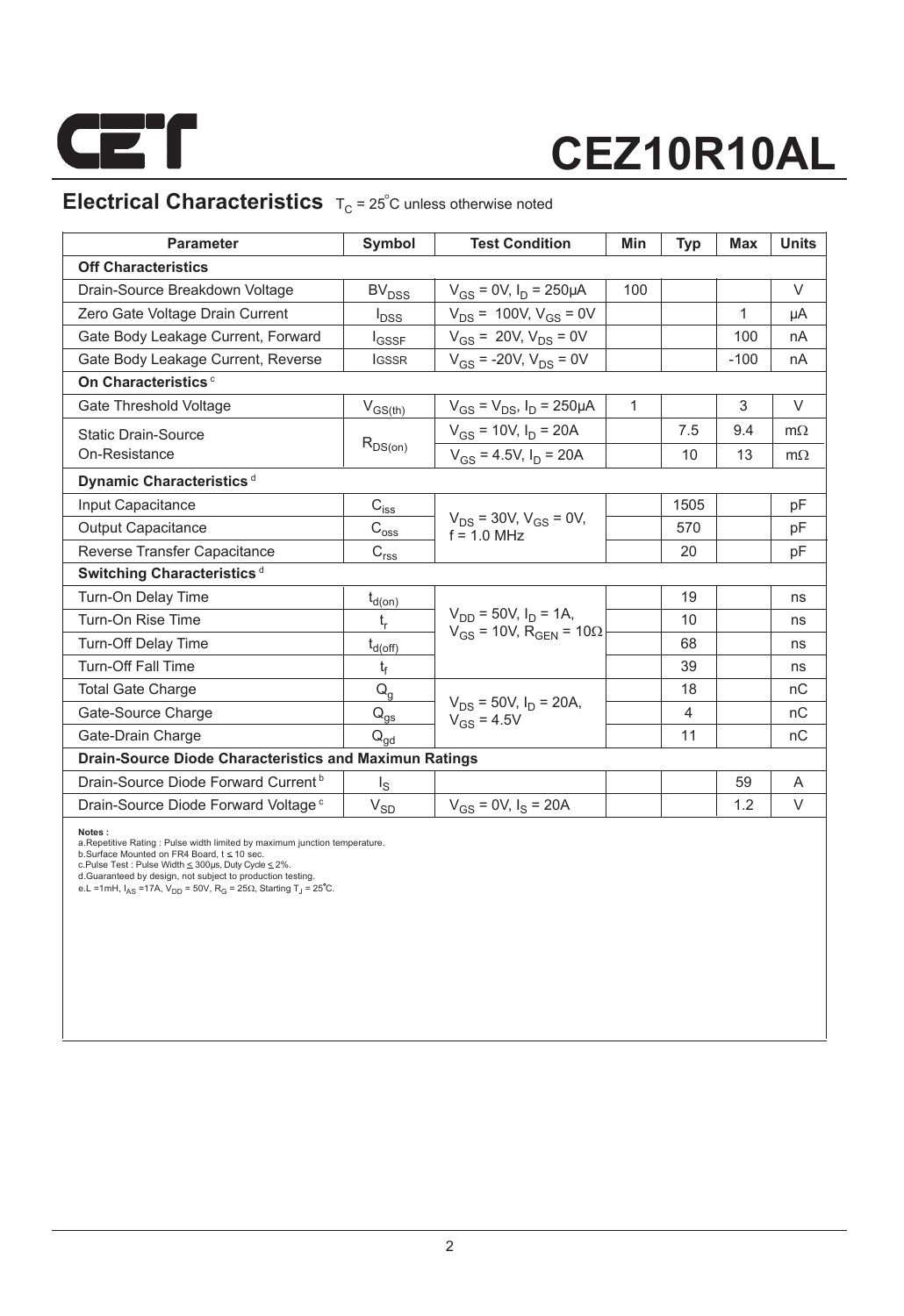



VDS, Drain-to-Source Voltage (V)

#### **Figure 1. Output Characteristics**



**Figure 3. Capacitance**



**Figure 5. Gate Threshold Variation with Temperature**

# **CEZ10R10AL**



VGS, Gate-to-Source Voltage (V)

**Figure 2. Transfer Characteristics**



**Figure 4. On-Resistance Variation with Temperature**



**Figure 6. Body Diode Forward Voltage Variation with Source Current**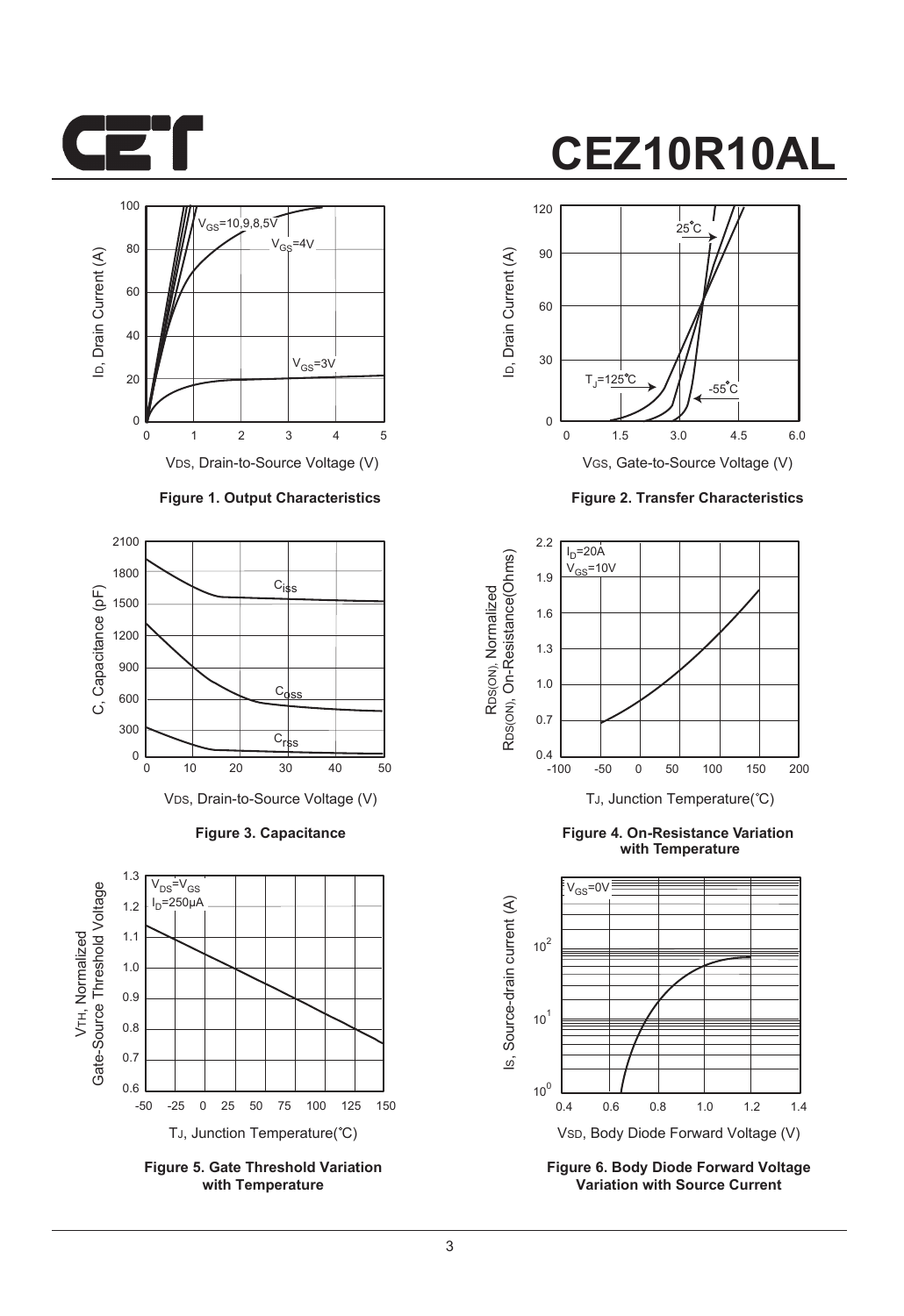



**Figure 7. Gate Charge**



**Figure 9. Breakdown Voltage Variation VS Temperature**





**Figure 8. Maximum Safe Operating Area**



**Figure 10. Switching Test Circuit Figure 11. Switching Waveforms**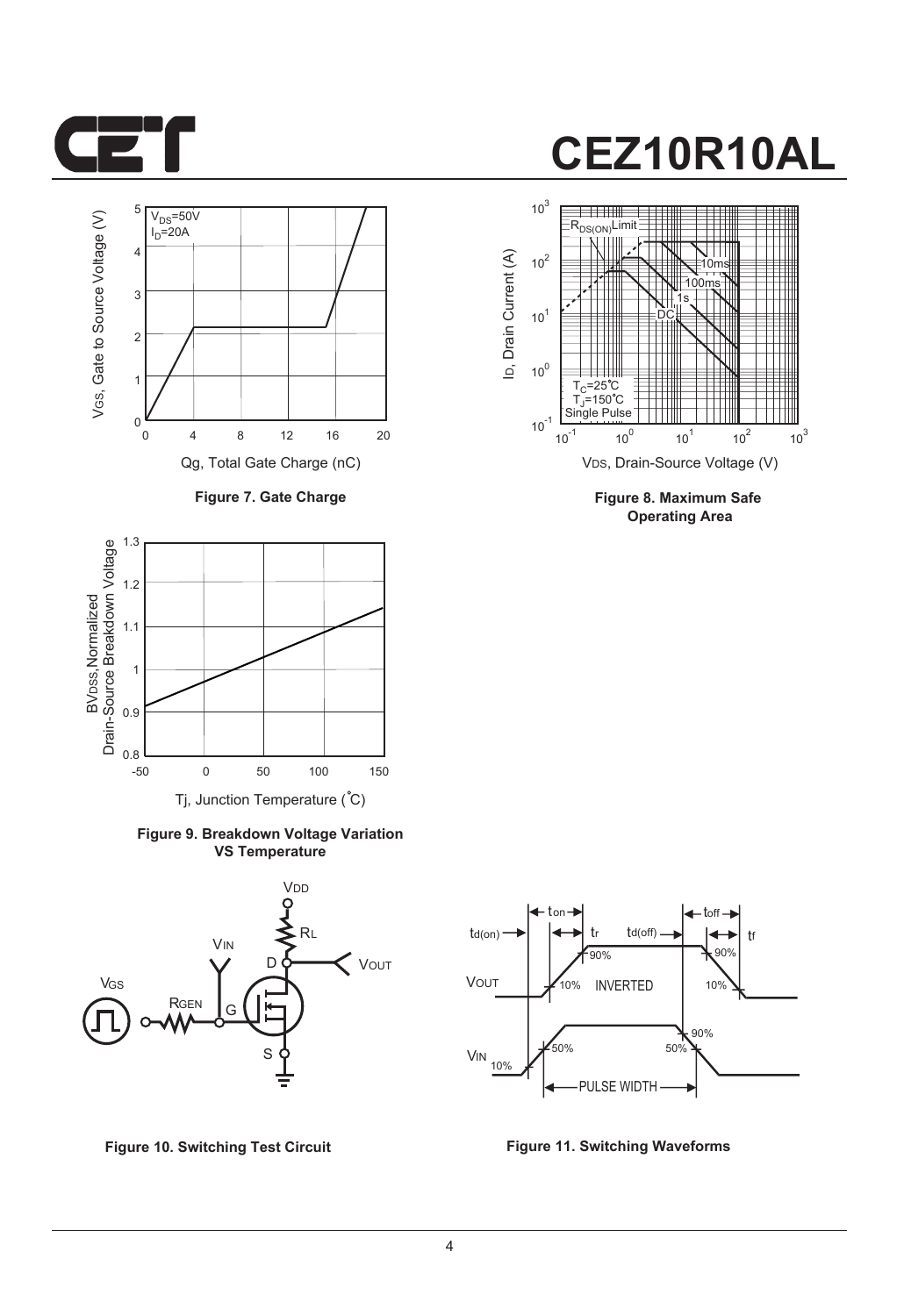



**Figure 12. Normalized Thermal Transient Impedance Curve**